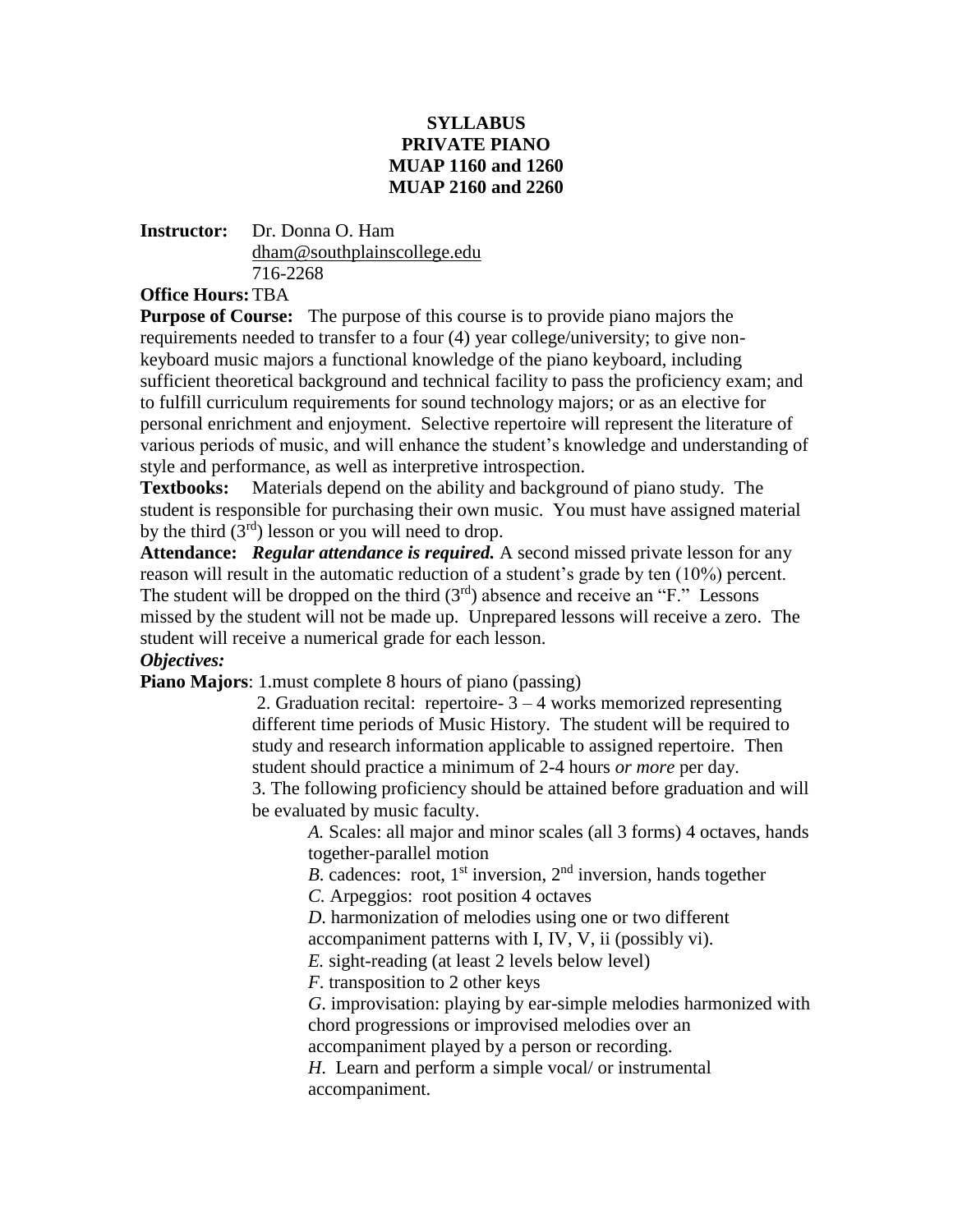### *4. Grading and Evaluation*

*A*. must play a jury exam (10-15 minutes) at the end of the semester playing 2-3 memorized works. In addition, the student will be asked to play scales, cadences, arpeggio's that were prepared during the semester. Major/minor scales (all 3 minor forms) 4 octaves hands together, cadences (3 positions) hands together, and 4 octave arpeggio's hands together.

*B.* Must play at least one-third recital (20 minutes) in lieu of final jury exam.

*C.* The final grade is based on preparedness at each lesson, progress made throughout the semester, attendance at lessons and other music performances as required by the music faculty.

#### **Piano minors and non-keyboard music majors**

1. Must complete a minimum of four (4) hours of piano and take piano until the proficiency is passed.

2. The student will be required to study and research information applicable to assigned repertoire. The student should practice a minimum of 1-2 hours *or more* per day.

3. Must pass the proficiency exam consisting of:

*A.* 2-3 memorized pieces

*B*. sight-reading (at least 2 levels below level)

*C.* Major and minor (all 3 forms) scales, 2 octaves, hands together in parallel motion. Cadences-three positions, hands together. Arpeggios, 2 octaves hands together.

*D*. Harmonization of a simple melody.

*E.* Transposition of a simple piece.

*F*. Improvisation: simple melodies with basic harmony

*G*. Learn and perform a simple vocal/ or instrumental accompaniment.

### 4. Grading and evaluation

A. must play a piano jury (10-15) minutes, 2-3 pieces memorized b. Major/minor (all 3 forms) scales, 2 octaves, hands together in parallel motion. Cadence-three positions, hands together, arpeggio's 2-octave hands together.

C. The final grade will be based on preparedness at each lesson, progress made throughout the semester, and attendance at lessons.

#### **Electives**

1. 1 to 2 hours credit per semester may be taken by students from other

disciplines. The student is expected to practice at least 1 hour *or more* per day. 2. Instructor will determine requirements and evaluate the progress made, based

upon the student's individual needs, goals and levels of skill.

3. May play a jury exam before the faculty if agreed upon by the instructor and student. (2-3 pieces memorized, a few scales as practiced through the semester) 4. Those not playing a jury will play an exam for the instructor at the last lesson.

5. Grading and evaluation; final grade will be determined by preparedness at each lesson, progress made throughout the semester.